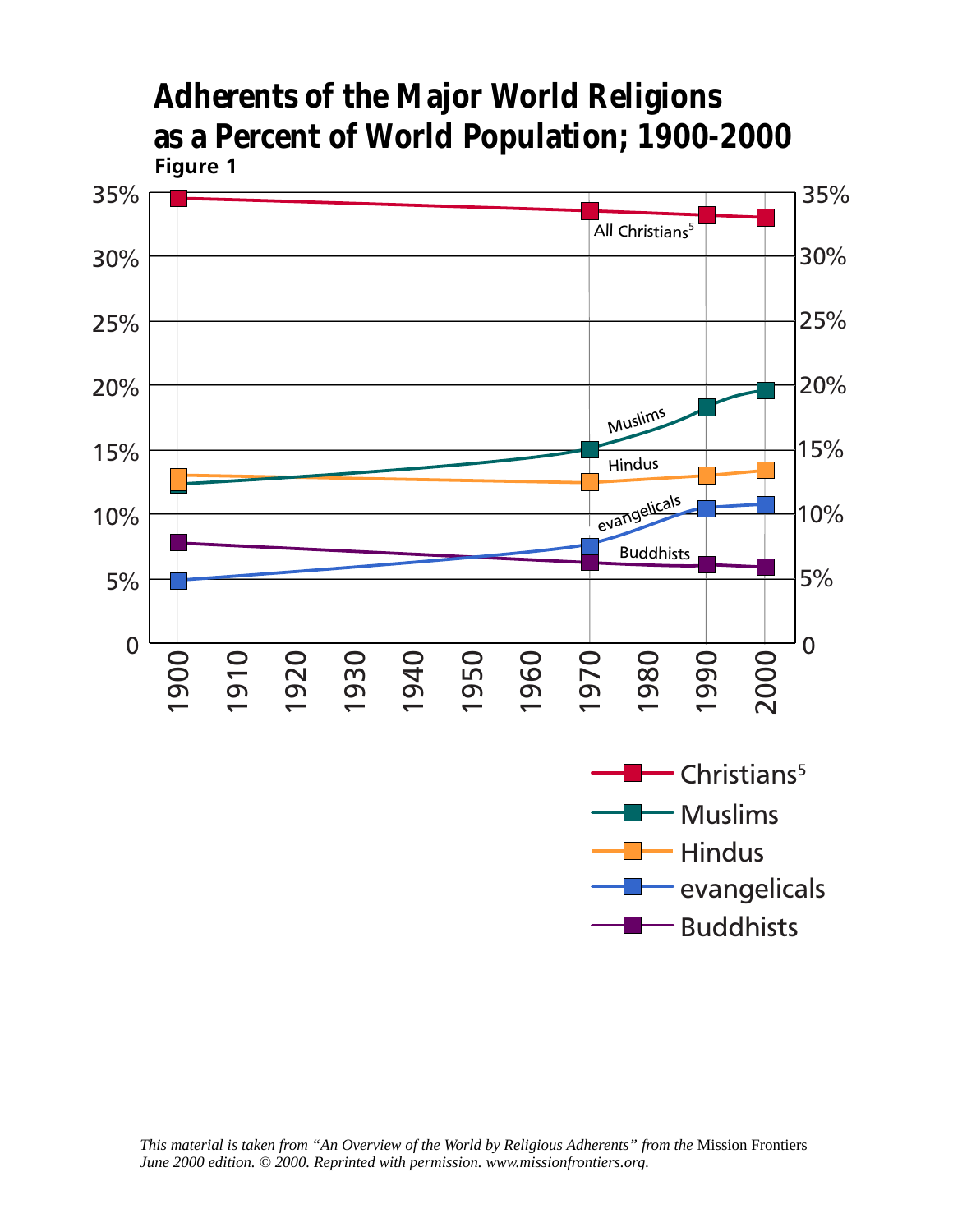## **Religious Adherents as a Percentage of World Population in 2000**

## **Figure 2**

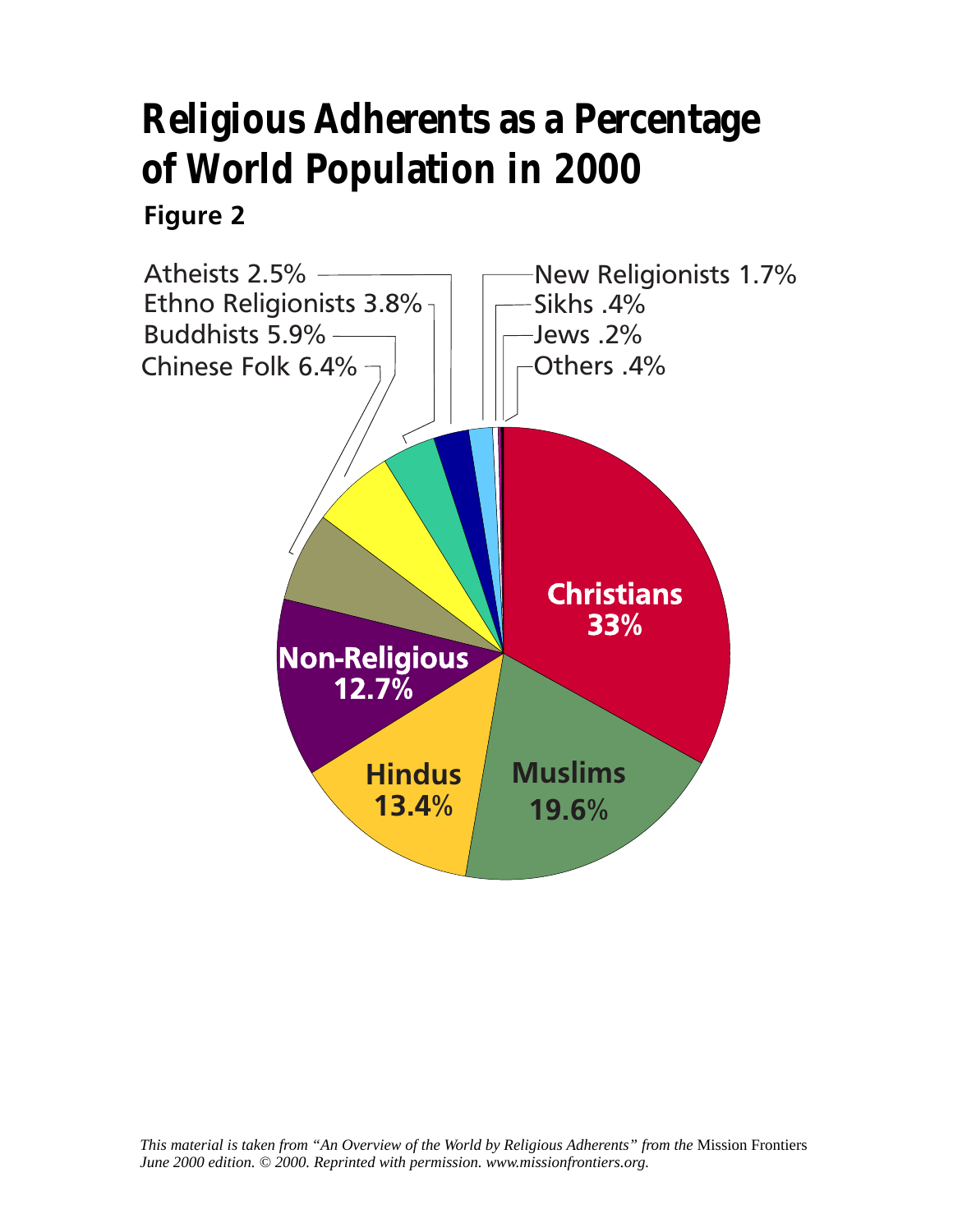**Annual Conversion Growth in The Largest World Religions Avg. Annual %, 1990-2000 Figure 3**

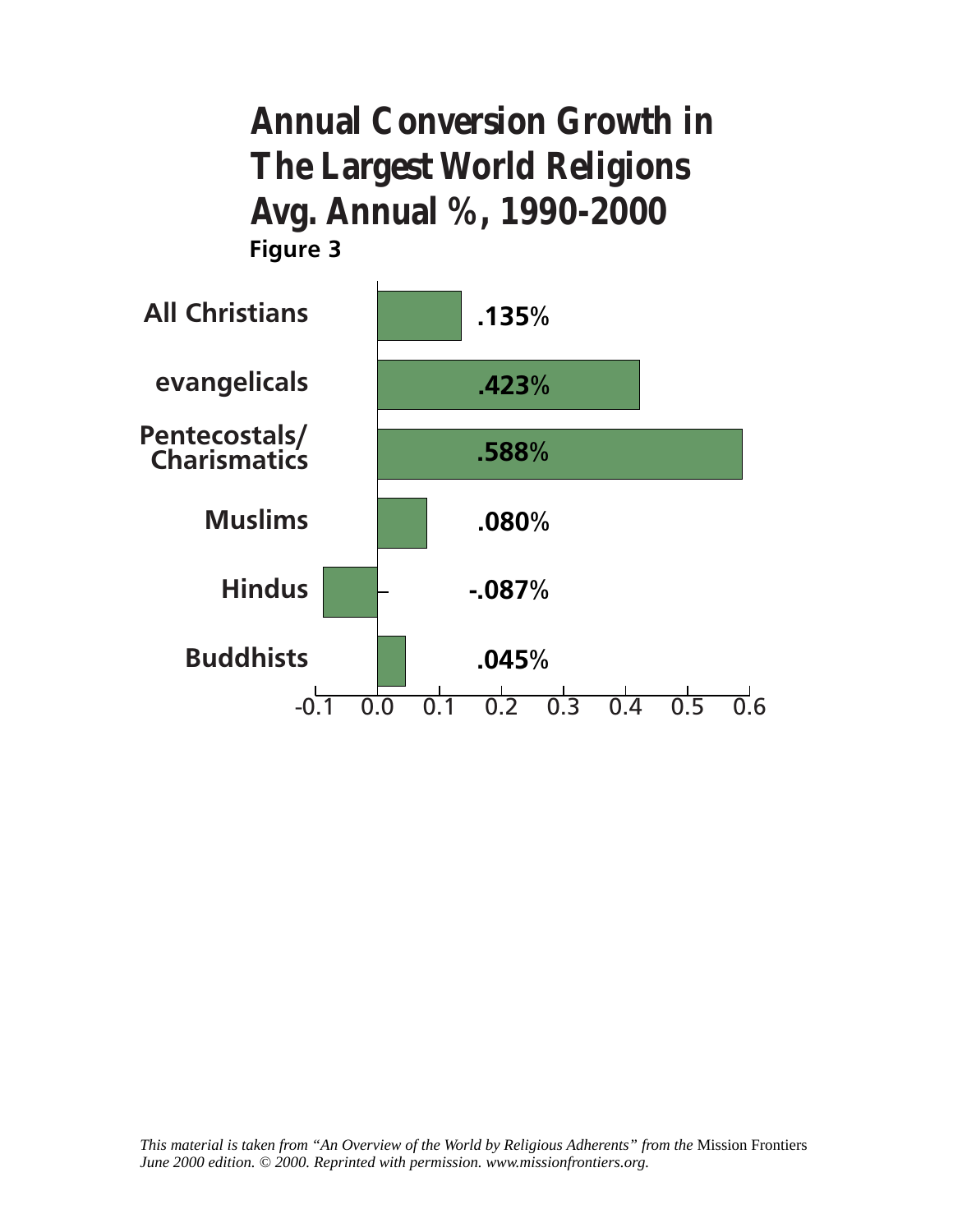## **The World in 2000 by Religious Adherence Figure 4**

| <b>Religion:</b>                             |                                            | # $of$<br><b>Adherents</b> | <b>Total</b><br>Growth<br>Rate <sup>3</sup> | <b>Conversion</b><br>Growth<br>Rate <sup>4</sup> | $%$ of<br><b>World</b><br><b>Population</b> |
|----------------------------------------------|--------------------------------------------|----------------------------|---------------------------------------------|--------------------------------------------------|---------------------------------------------|
| <b>All Christians</b>                        |                                            | 1,999.6<br><b>Million</b>  | $1.45\%$ <sup>4</sup>                       | .135%                                            | 33%                                         |
|                                              | evangelicals <sup>1,2</sup>                | 647.8<br><b>Million</b>    | 1.47%                                       | .423%                                            | 10.7%                                       |
|                                              | Pentecostals/<br>Charismatics <sup>2</sup> | 523.7<br><b>Million</b>    | 2.33%                                       | .588%                                            | 8.7%                                        |
| <b>Muslims</b>                               |                                            | 1,188.2<br><b>Million</b>  | 2.15%                                       | .080%                                            | 19.6%                                       |
| <b>Hindus</b>                                |                                            | 811.3<br><b>Million</b>    | 1.84%                                       | $-.087%$                                         | 13.4%                                       |
| <b>Nonreligious</b>                          |                                            | 768.2<br><b>Million</b>    | .86%                                        | $-7.2%$                                          | 12.7                                        |
| <b>Chinese Folk</b><br>Religionists          |                                            | 384.8<br><b>Million</b>    | 1.21%                                       | $-.020%$                                         | 6.4%                                        |
| <b>Buddhists</b>                             |                                            | 360<br><b>Million</b>      | 1.13%                                       | .045%                                            | 5.9%                                        |
| Ethnoreligionists                            |                                            | 228.4<br><b>Million</b>    | 1.37%                                       | $-58%$                                           | 3.8%                                        |
| <b>Atheists</b>                              |                                            | 150.1<br><b>Million</b>    | .35%                                        | $-60%$                                           | 2.5%                                        |
| New-Religionists/<br><b>Neo-Religionists</b> |                                            | 102.4<br><b>Million</b>    | 1.12%                                       | $-3.8%$                                          | 1.7%                                        |
| <b>Sikhs</b>                                 |                                            | 23.3<br><b>Million</b>     | 1.90%                                       | .13%                                             | .4%                                         |
| Jews                                         |                                            | 14.4<br><b>Million</b>     | 1.00                                        | $-50%$                                           | .2%                                         |
| <b>Others</b>                                |                                            | 24.3<br><b>Million</b>     | N/A                                         | N/A                                              | .4%                                         |
| <b>World Population</b>                      |                                            | 6,055<br><b>Million</b>    | 1.47%                                       | N/A                                              | 100%                                        |

*This material is taken from "An Overview of the World by Religious Adherents" from the* Mission Frontiers *June 2000 edition. © 2000. Reprinted with permission. www.missionfrontiers.org.*